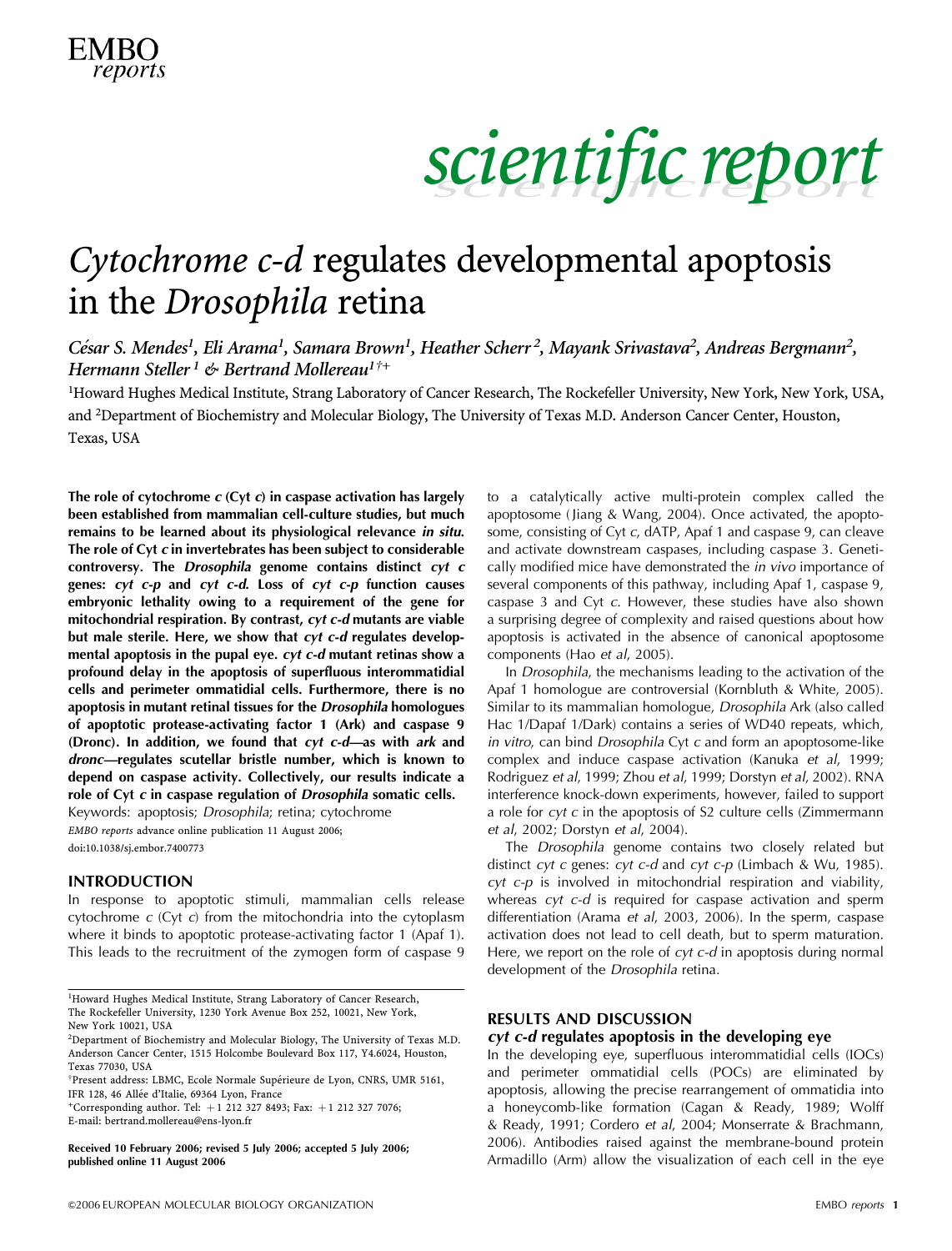

Fig 1 | Interommatidial cell and perimeter ommatidial cell death are delayed in cyt c-d mutant retina. (A,B,D–G) Pupal retinas were stained with Arm protein to visualize retinal cell membranes. (A,B) Extra IOCs are marked red in staged 42 h APF animals. (A) Wild-type (WT) ommatidia contain a definite number of IOCs (that is, six secondary and three tertiary cells). The yellow hexagon is a defined area used to count IOCs (see the Interommatidial cell counts section). (B) cyt c-d<sup>Z2-1091-/-</sup> retinas show extra IOCs with the normal shape and position of secondary or tertiary cells (see Table 1 for values). (C) Graph showing the difference in the number of IOCs per ommatidium between WT and cyt c-d<sup>Z2-1091-/-</sup> at 22 and 42 h APF. The number of extra IOCs is significantly higher at 22h than at 42h APF (t-test, \*\*\* $P<0.001$ ). (D-G) Staged 38 and 40h APF retinas stained against Arm (white). (D,E) At 38h APF, extra ommatidial clusters (yellow arrows) are visualized in (D) WT and (E) cyt c-d<sup>Z2-1091-/-</sup> retinas in a thick layer of IOCs (yellow bracket). (F) In WT retinas at 40 h APF, POC death is almost complete and only occasional extra ommatidial clusters remain at the edge in a thin layer of IOCs. (G) In cyt c-d<sup>Z2-1091–/–</sup> 40h APF retinas, many extra ommatidial clusters (yellow arrows) are still visible in a thick layer of IOCs. (H) Reverse transcription–PCR analysis of cyt c-d expression at 22 h APF. As a negative control, we used  $bln<sup>1</sup>$  mutant flies in which no cyt c-d transcript is detected (Arama et al, 2003). APF, after puparium formation; Arm, Armadillo; IOC, interommatidial cell; POC, perimeter ommatidial cell.

lattice. By 42 h after puparium formation (APF), a fixed number of IOCs form an hexagonal array around each photoreceptor cell cluster, comprising four cone cells, three bristle cells, two primary, six secondary and three tertiary pigment cells (Fig 1A; supplementary Fig S1 online).

To examine the role of the  $cyt$  c locus in cell death during pupal eye development, we compared the number of IOCs between wild-type and several cyt c-d male-sterile and viable, loss-of-function alleles at a stage in which cyt c-d is expressed (Fig 1; supplementary Fig S2 online; Table 1; Arama et al, 2003, 2006). We focused our analysis on the cyt  $c$ - $d^{Z2-1091}$  allele, as it bears a point mutation that creates a stop codon in the cyt c-d coding region, which does not affect neighbouring open reading frames. At 42 h APF, a time when IOC death is normally complete, cyt c- $d^{Z2-1091-/-}$  mutant retinas showed extra cells in the secondary or tertiary position (Fig 1B; Table 1). A more pronounced phenotype was observed in cyt  $c$ - $d^{Z2-1091}$ /Df(2L)H20 retinas, indicating that another neighbouring gene included in Df(2L)H20 contributes to the regulation of IOC death, or that  $cyt$   $c$ - $d^{Z2-1091}$  might be a hypomorphic allele. In addition, the extra IOC phenotype observed in cyt  $c$ - $d^{Z_2-1091-/-}$  was rescued by the ectopic expression of cyt  $c$ -d in the developing retina. Mutant retinas for the other  $\alpha v t c$ -d alleles also showed extra IOCs (Table 1).

|                                              | Table 1   Comparison of the number of interommatidial cells for |  |  |  |  |  |  |  |  |
|----------------------------------------------|-----------------------------------------------------------------|--|--|--|--|--|--|--|--|
| different cyt c-d mutant allele combinations |                                                                 |  |  |  |  |  |  |  |  |

| Genotype                                   | Cells per<br>$hexagon + s.e.m.$ | $\Delta$ IOCs/ommatidium +<br>s.e.m. (age matched) |
|--------------------------------------------|---------------------------------|----------------------------------------------------|
| Wild type (CS)                             | $21 + 0.0$                      |                                                    |
| cyt c- $d^{Z2-1091-/-}$                    | $21.80 + 0.15$                  | $0.27 \pm 0.05$                                    |
| cyt c-d <sup>Z2-1091</sup> /Df(2L)H20      | $22.29 + 0.15$                  | $0.43 + 0.05$                                      |
| cyt c-d <sup>Z2-1091-/-</sup> ;GMR-cyt c-d | $21.33 + 0.13$                  | $0.11 + 0.04$                                      |
| cyt c- $d^{blnl-/-}$                       | $23.13 + 0.27$                  | $0.71 \pm 0.09$                                    |
| cyt c-d $EP2049-/-$                        | $22.03 + 0.18$                  | $0.34 + 0.06$                                      |
| cyt c-d $EP2305-/-$                        | $21.70 \pm 0.15$                | $0.23 + 0.05$                                      |
| cyt c-d $^{Ex-6C-/-}$                      | $22.17 + 0.18$                  | $0.39 + 0.06$                                      |
| IOCs, interommatidial cells.               |                                 |                                                    |

To further characterize the role of  $cyt$   $c-d$ , we counted the number of extra IOCs at different stages of pupal development in the mutant retina (Fig 1C): at 22 h APF,  $cyt$   $c$ - $d^{Z2-1091-/-}$  retinas already showed extra IOCs (Fig 1C); at 48 h APF, they still occasionally showed extra IOCs compared with wild type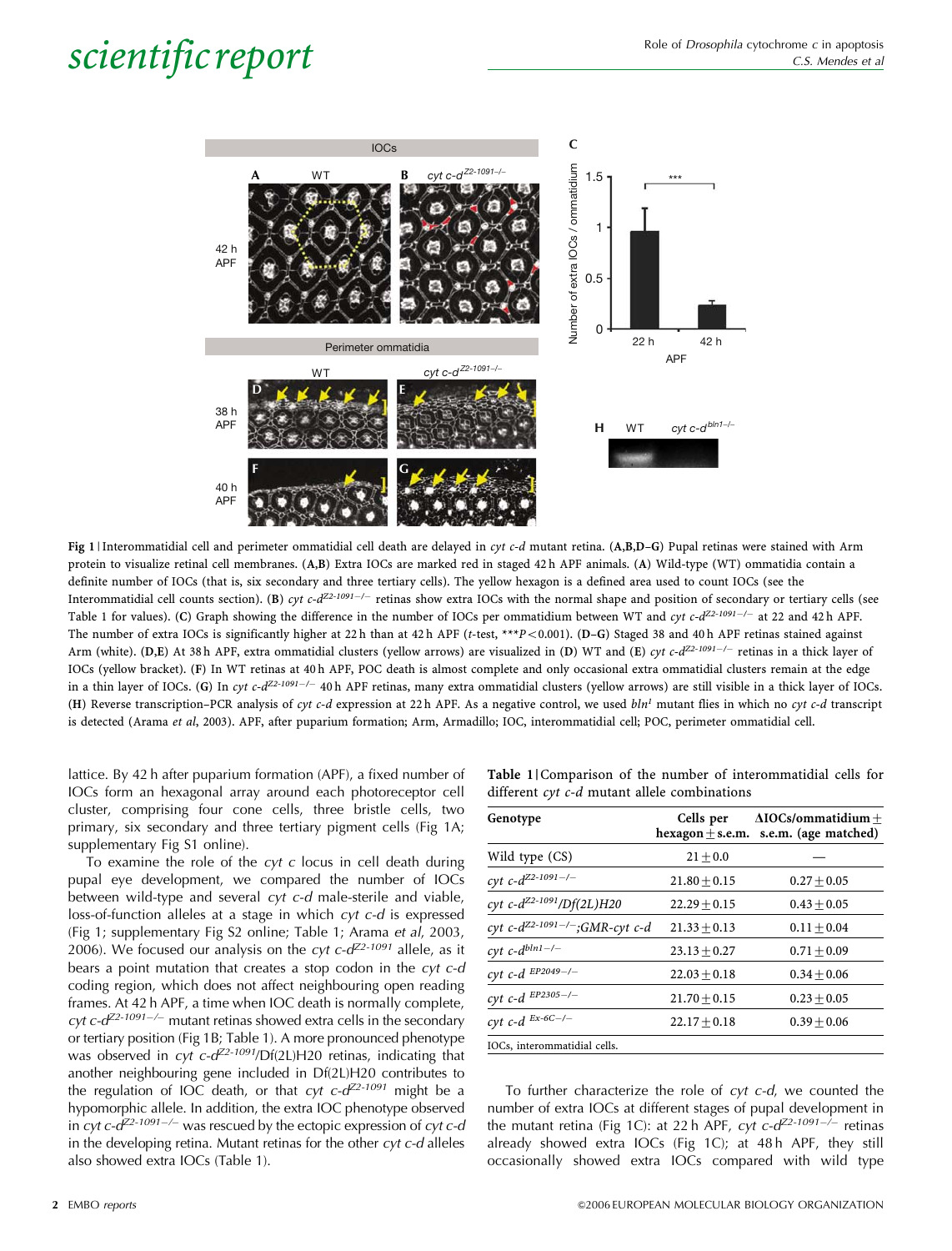$(0.16\pm0.04$  extra IOCs/ommatidium). The decrease in the number of extra IOCs between 22 and 48 h APF indicates that IOC death is delayed and not completely suppressed in the cyt c-d mutant. Considering that the IOC death process terminates at 36 h APF (Cagan & Ready, 1989), we estimate that IOC apoptosis in cyt c- $d^{Z2-1091-/-}$  retinas can be delayed up to 12 h. We propose that the cyt c-d gene is required for the 'on-time' apoptosis of IOCs during pupal development.

Our results show that cyt c-d regulates IOC apoptosis in pupal retinas (Fig 1A–C). We then asked whether cyt c-d also regulates POC apoptosis. Ommatidia at the edge of the eye (perimeter ommatidia) contain photoreceptor, cone and pigment cells that die by apoptosis (Hay et al, 1994; Lin et al, 2004). Between 36 and 44 h APF, 80–100 ommatidia are eliminated, allowing the formation of a normal eye edge. POCs were visualized using an anti-Arm antibody in staged  $cyt$   $c$ - $d^{-/-}$  and wild-type retinas (Fig 1D–G). By 38 h APF, POC elimination has just begun, with numerous small ommatidial clusters along the edge of the retinas (Fig 1D,E). By 40h APF, many wild-type POCs have been eliminated (Fig 1F). By contrast, cyt c-d<sup>Z2-1091-/-</sup> retinal edges showed more clusters of malformed ommatidia in a thick layer of IOCs (Fig 1G). The same phenotype was also visible in all the other cyt c-d alleles (data not shown). By 54 h APF, POC elimination is complete both in wild-type and mutant retinas (data not shown). These results indicate that cyt c-d promotes not only IOC elimination but also POC death.

The detection of cyt c-d expression is challenging, as none of the available antibodies allows us to distinguish between the two cyt c species or visualize the release of Cyt c during apoptosis of ommatidial cells. The analysis of  $cyt$  c RNA transcripts showed that  $cyt$  c- $p$  is the prevailing form expressed throughout development and adulthood (Arama et al, 2003; data not shown). The cyt c-d transcript, however, seems to be mainly restricted to the testis (Arama et al, 2006). Here, we found that both cyt c transcripts are present at the time of IOC elimination in the retina (Fig 1H; data not shown). This supports the possibility that the two Cyt c proteins can function in the elimination of superfluous retinal cells during pupation. The fact that physiological amounts of  $cyt$   $c-p$  cannot substitute for the loss of  $cyt$   $c-d$  suggests that the full apoptogenic function of  $cyt$  c requires the expression of both cyt c genes.

Elimination of both  $\epsilon$ yt  $\epsilon$  genes in the retina might lead to a more pronounced phenotype than cyt c-d mutation alone. Unfortunately, this hypothesis is extremely difficult to test, given the general requirement of cyt c-p for cell survival (data not shown). In addition, we do not favour the possibility that the loss of both cyt c genes would lead to a phenotype as pronounced as the complete inhibition of death observed in retina expressing p35 (Fig 3G) because in cyt c- $d^{Z2-1091}$ /Df(2L)H20 flies, in which cyt c-d is lost and only one copy of cyt c-p is functional, IOC death is delayed to a level comparable with that in *cyt c-d* mutants (Table 1).

### cyt c-d does not regulate respiration or cell differentiation

We showed that apoptosis is delayed in the  $cyt$   $c-d^{-/-}$  retina (Fig 1). This could be due to a direct role of  $cyt c-d$  in the apoptotic process or an indirect consequence of an impaired respiratory function in the mutant retina. To address the latter possibility, we measured ATP levels in several wild-type strains and cyt c-d mutants (Fig 2A). We found no significant difference between

wild-type and cyt c-d mutants, ruling out an effect in the bioenergetics levels as the cause of extra cells in  $cyt$   $c-d^{-/-}$ retina. To eliminate any consequence in retinal development, cyt c- $d^{Z2-1091-/-}$  larval and pupal eyes were stained with antibodies against several specific differentiation markers (Fig 2B–G).  $cyt c-d^{Z2-1091-/-}$  larval eye discs stained against Elav (neuronal marker), Boss (R8-specific marker) and Spalt-major (R3, R4, R7, R8 and cone cell marker) appeared as in the wild-type control (Fig 2B,E; data not shown). Moreover, tangential plastic sections of cyt  $c$ - $d^{Z2-1091-/-}$  adult eyes presented the normal number and arrangement of photoreceptor cells (data not shown).

Other retinal cell types, including primary pigment, cone and bristle cells, visualized at pupal stages in cyt c-d mutant, appeared normal in shape and number (Fig 1; supplementary Figs S3,S4 online). We also stained  $cyt c-d^{Z2-1091-/-}$  retinas at different stages of pupal development (24, 27, 30 and 42 h APF) with an anti-Homothorax (Hth) antibody, which stains secondary and tertiary pigment cell nuclei (Wildonger et al, 2005). All secondary and tertiary cells expressed hth, suggesting that the extra IOCs differentiate normally (Fig 2G; supplementary Fig S3B',D',F' online). Thus, the only phenotype associated with  $cyt$   $c-d$ mutations is the appearance of extra secondary and tertiary cells in the eye lattice, with no disruption of early retinal development. For this reason, the  $cyt$  c-d mutation can be classified as latticespecific according to the nomenclature described by Cagan and colleagues (Tanenbaum et al, 2000). To determine whether cyt c-d is required for development progression, we examined the dynamic IOC rearrangement and maturation in staged cyt c- $d^{Z2-1091-/-}$  and wild-type retinas (supplementary Fig S4 online). Despite the presence of extra IOCs in  $cyt$   $c$ - $d^{Z2-1091-/-}$ , the process of cell sorting and IOC maturation occurs similarly to wild-type retinas (20–27 h APF). Thus, the dynamic rearrangement and maturation of IOCs are not delayed in  $cyt$   $c-d^{Z-1091-/-}$ retinas, eliminating any significant effect of cyt c-d mutations on the progression of retinal cell differentiation.

Together, these results demonstrate that cyt c-d is not required for respiration, differentiation or developmental progression in the pupal eye, providing the first genetic evidence for a physiological role of Drosophila cyt c in the regulation of developmental apoptosis.

ark and dronc are required for apoptosis in the pupal eye We have shown that *cyt c-d* is required for apoptosis progression during pupal eye development in Drosophila (Fig 1). We then asked whether the other homologues of the apoptosome components, Ark and Dronc, are also required for apoptosis in this model. We used ark and dronc loss-of-function mutant alleles (Xu et al, 2005; Srivastava et al, 2006); both ark and dronc alleles are strong loss-of-function or null alleles leading to apoptosis defects at early stages in development and lethality.

Using the flipase (FLP)/FLP recombinase target (FRT) technique, we generated *ark* and *dronc* mutant clones in the eye. In these clones, visualized by the absence of green fluorescent protein (GFP), we counted an excess of 5.20 and 4.36 IOCs/ommatidium, respectively (Fig 3A,B,G). These values are comparable with those observed in pupal retinas in which the caspase inhibitor, p35, is ectopically expressed under control of the ubiquitous eye promoter, GMR, showing 5.06 extra IOCs/ommatidium (Fig 3G). These values are higher than the total estimated number of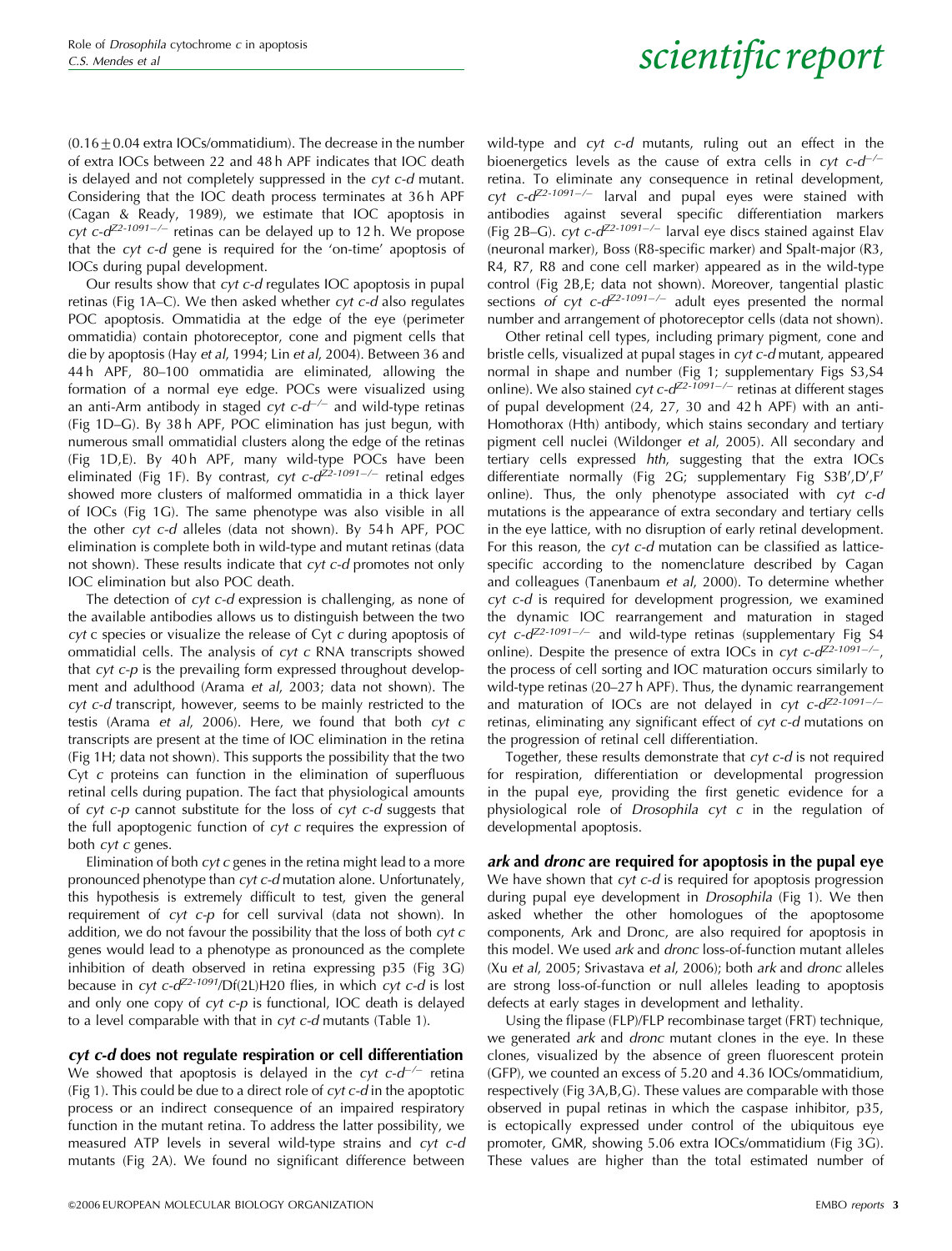

Fig 2 | Loss of cyt c-d has no effect on ATP levels and retinal development. (A) ATP levels in wild-type (WT; CS, OR and yw), cyt c-d<sup>Z2-1091-/+</sup> and cyt c-d<sup>Z2-1091-/-</sup> adult fly heads (1 day after eclosion). Each value shows the mean $\pm$ s.e.m. of three independent experiments. (B-D) WT and  $(E-G)$  cyt c-d<sup>Z2-1091-/-</sup> mutant eye discs were stained with various differentiation markers. (B,E) Posterior is to the right. Third-instar larval eye discs stained with antibodies against the photoreceptor cell marker, Elav (green), and R8 cell marker, Boss (red), show similar pattern in (B) WT and (E) cyt c-d<sup>Z2-1091-/-</sup>. 42h APF (C,D) WT and (F,G) cyt c-d<sup>Z2-1091-/-</sup> retinas stained with Arm (apical view; C,F) and the secondary and tertiary pigment marker, Hth (basal view; D,G), in two distinct focal planes of the retina. In cyt c-d<sup>Z2-1091-/-</sup>, extra secondary or tertiary cells are visualized with Arm staining and their nuclei express Hth (an extra yellow arrow compared with WT retina). APF, after puparium formation; Arm, Armadillo; Hth, Homothorax.

IOCs that are dying between 18 and 36 h APF (about 3.5 IOCs/ ommatidium; Cordero et al, 2004; data not shown). This is probably due to the fact that, in those mutant situations, unwanted IOCs are also rescued during larval development and early pupal development  $(<18$  h APF).

The number of extra IOCs obtained in dronc mutant clones is similar to the value observed in the retinas of *dronc* mutant escapers (Xu et al, 2005). In addition, clonal analysis showed that only the mutant tissue for ark or dronc, exhibit extra IOCs, not the surrounding non-mutant tissue. This indicates that ark and dronc are required cell-autonomously for IOC apoptosis. In addition, we found that the combination of  $cyt$   $c-d$  mutations and the expression of Dronc dominant negative in the retina induces synergistic reduction of IOC death, suggesting the proximity of these genes in the same pathway (supplementary Fig S5 online).

We also examined the role of ark and dronc in POC apoptosis. In ark and dronc mutant clones, POCs are rescued (Fig 3C,D) and TdT-mediated dUTP nick-end labelling (TUNEL) is blocked (Fig 3E,F). Moreover, the mutant retinas present extra POCs that are never eliminated, as seen in GMR-p35 (Hay et al, 1994; data not shown). Thus, Dronc has a pivotal role as an initiator caspase in the pupal retina—which differs from embryonic tissues—in which Dronc is required for most, but not all, cell death (Xu et al, 2005).

To rule out the possibility that developmental defects in ark or dronc mutant retinas indirectly affect cell death, we examined retinal cell differentiation in ark and dronc mutant clones using several larval and pupal eye differentiation markers (supplementary Fig S6 online). We found that retinal cell differentiation is normal in ark and dronc mutant clones.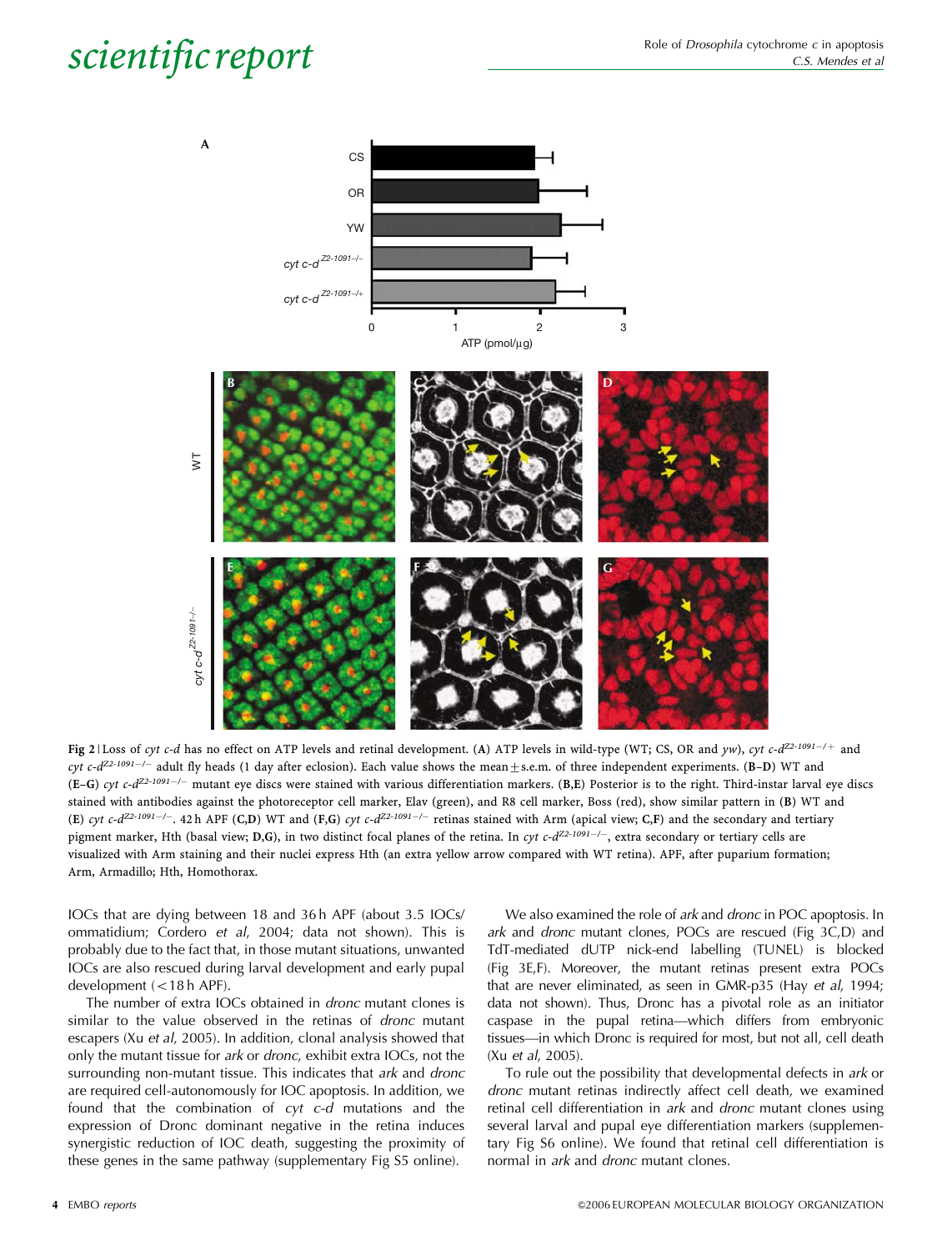

Together, these results demonstrate that ark and dronc are required for the initiation and/or execution of IOC and POC apoptosis, placing these genes hierarchically at the top of the apoptotic cascade during pupal eye development.

### cyt c-d regulates scutellar bristle cell number

cyt c-d, ark and dronc regulate apoptosis during eye development (Figs 1–3). To further explore the role of  $cyt$  c-d in the regulation of caspase activation, we used the elimination of sensory organs Fig 3 | Ark and Dronc are required for apoptosis in the pupal retina. (A,B) ark and dronc mutant clones are visualized in 42 h APF retinas by the absence of green fluorescent protein (GFP; green) and the membrane outlined with Arm antibody (red). Numerous extra IOCs are observed in the clonal area of (A) (ey-FLP; FRT42D  $ark^{L46}/FRT42D$  Ubi-GFP) and (B) (ey-FLP;;  $dronc^{129}$  FRT80B/Ubi-GFP FRT80B). (A') and (B') show the corresponding schematic ommatidium, in which the yellow line represents the clonal boundaries and extra IOCs are marked in red. (C–F) Retinal edges in ark and dronc mutant clones at 42 h APF are visualized by the absence of GFP. (C,D) POCs stained with Arm antibody (red) in (C)  $ark^{L46}$  and (D) dronc<sup>129</sup> mutant clones show extra POCs (white arrows) compared with wild-type retina. (E,F) Retinal edges stained with TdT-mediated dUTP nick end labelling (TUNEL; red) in (E)  $ark^{L46}$  and (F) dronc<sup> $129$ </sup> mutant clones show the absence of TUNEL staining compared with the non-mutant tissue (GFP positive). (E') and (F') are the corresponding panels without GFP staining, in which a white line marks the boundary of the clone. (G) Comparison of the number of IOCs in  $ark^{L46}$ , dronc<sup> $L29$ </sup> mutant clones and retinas expressing GMR-p35 at 42 h APF. APF, after puparium formation; Arm, Armadillo; IOC, interommatidial cell; POC, perimeter ommatidial cell.

(macrochaetes) as a model. A recent study proposed that caspase activation does not lead to apoptosis but inhibits the Wingless pathway to ensure the correct number of sensory organ precursors (SOPs; Kanuka et al, 2005). Consistently, loss-of-function mutations in ark or dronc lead to the appearance of extra bristles on the Drosophila notum (Kanuka et al, 1999; Rodriguez et al, 1999; Chew et al, 2004; Leulier et al, 2006). To determine the role of cyt c-d during SOP development, we counted the number of posterior scutellar bristles on the thorax of cyt c-d mutant flies. In all the cyt c-d mutant alleles examined, we found a significant number of flies that had one extra bristle (Fig 4; supplementary Table S1 online). Using a recently characterized allele of ark (ark $N^5$ ; Srivastava et al, 2006), we also observed an extra bristle cell phenotype. As for the extra IOCs, ark has a more pronounced phenotype than cyt c-d mutants (supplementary Table S1 online), suggesting that similar mechanisms lead to caspase activation in the two models. Together, these results provide further support that cyt c-d promotes caspase activation required for accurate developmental progression.

We also identified extra bristles in flies mutant for the executioner caspase dcp 1 (dcp-1<sup>prev1</sup>; supplementary Table S1 online; Laundrie et al, 2003), for which no role in the regulation of bristle cell number has yet been reported. Interestingly, we found no extra bristle phenotype in  $drICE$  mutant  $(drICE^{17})$ ; Xu et al, 2006), suggesting that  $dcp$  1 could be the main executioner caspase in this model.

### **CONCLUSIONS**

In most tissues, with the exception of developing testis, SOP and retina, cyt c-d has no apparent role in caspase activation or apoptosis, suggesting that apoptosis can occur in the absence of this protein. The existence of a Cyt-c-independent pathway for apoptosis in Drosophila was previously proposed on the basis of RNA interference studies in Drosophila cell lines or a cell-free system, showing that apoptosis can occur independent of Cyt c function but requires Ark (Zimmermann et al, 2002; Dorstyn et al, 2004; Means et al, 2005). Therefore, at least in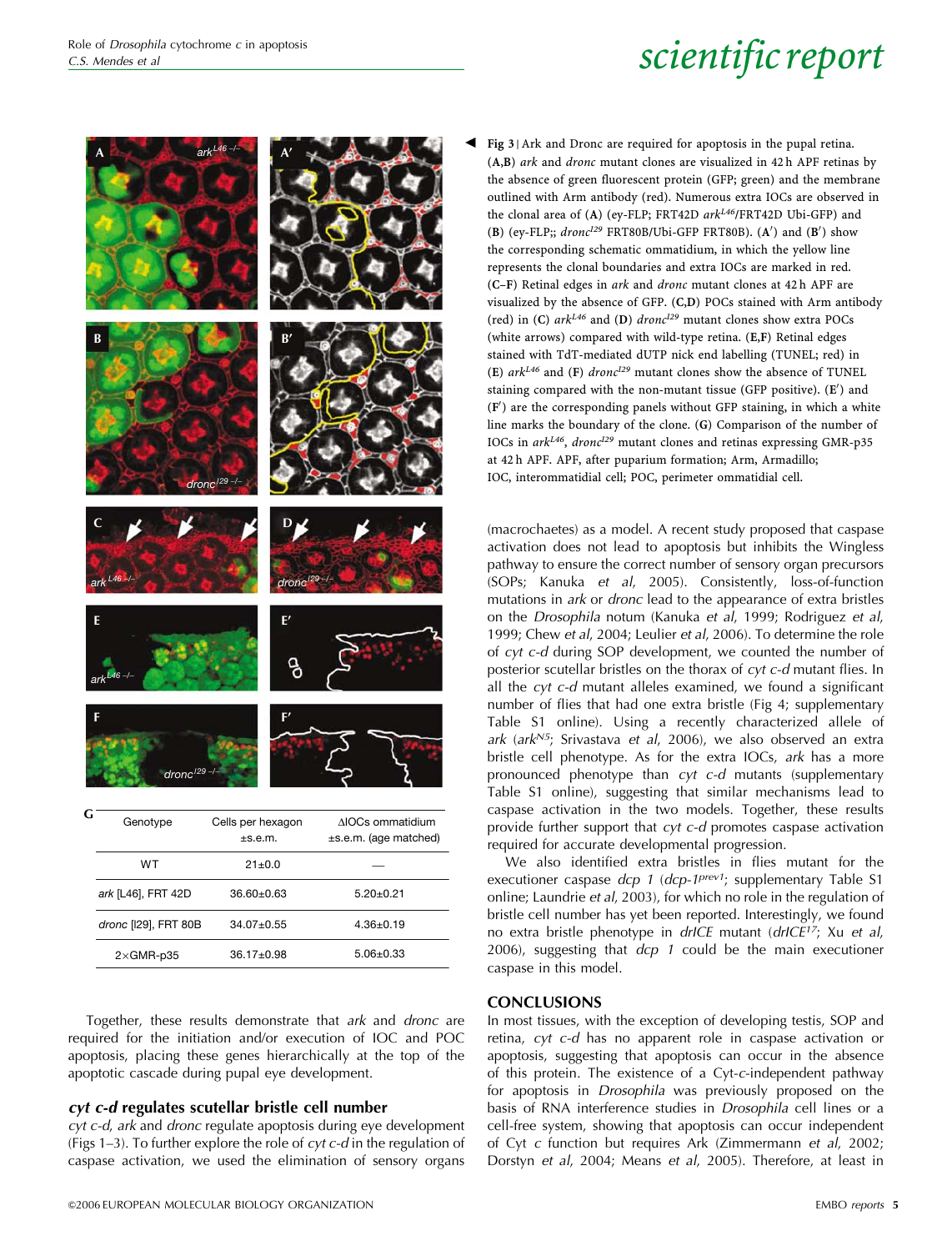

Fig 4 | Adult flies with the mutation cyt c-d<sup>-/-</sup> have an extra bristle in the scutellum. (A) Wild-type (WT; CS) flies show four bristles. (B) cyt c-d<sup>Z2-1091-/-</sup> mutant showing an extra bristle (arrowhead). (C) ark<sup>N5-/-</sup> fly with two extra bristles (arrowheads). See supplementary Table S1 online for statistical analysis.

some models, Ark-dependent caspase activation might be either constitutive or regulated by other pathways. In support of the latter, ectopic expression of Ark is not sufficient to trigger apoptosis in vivo, suggesting that Ark must be activated to function (Akdemir et al, 2006). Likewise, analysis of mice devoid of Cyt c apoptogenic function (K72A) indicates that caspase activation in thymocytes can occur independently of Cyt c (Hao et al, 2005). Mammalian Apaf 1 might either have some constitutive activity or might be regulated by factors other than Cyt c (Green, 2005).

Conversely, our results indicate that a Cyt-c-dependent mechanism for apoptosis in the retina might be necessary for the rapid removal of a precise number of cells during development. An even stricter requirement is observed during sperm or SOP development, in which imbalanced caspase activation or loss of cyt c-d function leads to male sterility and extra bristle cells, respectively (Arama et al, 2006; Fig 4). Our results indicate that Cyt  $c$  is able to promote the activation of Ark to form an apoptosome that leads to Dronc activation and cell death. In support of this hypothesis, Dronc is recruited into  $a > 700$  kDa complex in Drosophila cell extracts supplemented with Cyt c and dATP (Dorstyn et al, 2002), similar to the mammalian apoptosome. In addition, Ark interacts with Cyt c, an interaction dependent on the WD40 domain of Ark (Kanuka et al, 1999; Rodriguez et al, 1999). However, recent structural data suggest that Ark does not require Cyt c to form an apoptosome-like structure (Yu et al, 2006). Although the authors used horse and not Drosophila Cyt c for the apoptosome assembly, Drosophila apoptosome formation might not require Cyt c. If so, it raises a question on the inhibitory function of the WD40 domain of Ark. The WD40 is conserved between vertebrates and Drosophila but not Caenorhabditis elegans, in which it is thought to maintain Apaf 1 in an inactive conformation that is relieved on Cyt c binding (Hu et al, 1998; Srinivasula et al, 1998). How Ark activation in vivo is dependent on Cyt  $c$  awaits further analysis.

The identification of *Drosophila* Cyt c as part of the apoptotic process opens new and exciting opportunities to elucidate novel mechanisms for apoptosome activation.

### METHODS

Genetics, generation of transgenic flies, immunofluorescence, ATP assay and reverse transcription–PCR were performed using standard procedures.

Interommatidial cell counts. At least 30 hexagons from three different animals were scored for each experimental condition, corresponding to 90 complete ommatidia, as described by Wolff & Ready (1991). In Figs 1C,3G and Table 1, the number of extra IOCs per ommatidium (also called  $\Delta$ IOC/ommatidium) is the difference of the means between wild-type and the mutant conditions divided by 3 (each hexagon contains three ommatidia).

Supplementary information is available at EMBO reports online (http://www.emboreports.org).

### ACKNOWLEDGEMENTS

We thank C. Brachmann, K. Cadigan, R. Cagan, B. Hay, P. Kramer, R. Mann, D. Ready, N. Senoo-Matsuda, M. Stoffel, K. White, C. Zuker and the Steller Laboratory for reagents and helpful discussions. C.S.M. is a student of the Gulbenkian PhD Program in Biomedicine supported by a fellowship from Fundação para a Ciëncia e Tecnologia, Portugal. A part of this work was supported by National Institutes of Health (NIH) grants to B.M. (RO1 EY14025) and to H.S. (RO1 GM60124). H.S. is a Howard Hughes Medical Institute investigator. A.B. is a fellow of the MD Anderson Research Trust, and is supported by NIH (RO1 GM068016) and the R.A. Welch Foundation (no. G1496).

### **REFERENCES**

- Akdemir F et al (2006) Autophagy occurs upstream or parallel to the apoptosome during histolytic cell death. Development 133: 1457–1465
- Arama E, Agapite J, Steller H (2003) Caspase activity and a specific cytochrome c are required for sperm differentiation in Drosophila. Dev Cell 4: 687–697
- Arama E, Bader M, Srivastava M, Bergmann A, Steller H (2006) The two Drosophila cytochrome c proteins can function in both respiration and caspase activation. EMBO J 25: 232–243
- Cagan RL, Ready DF (1989) The emergence of order in the Drosophila pupal retina. Dev Biol 136: 346–362
- Chew SK, Akdemir F, Chen P, Lu WJ, Mills K, Daish T, Kumar S, Rodriguez A, Abrams JM (2004) The apical caspase dronc governs programmed and unprogrammed cell death in Drosophila. Dev Cell 7: 897–907